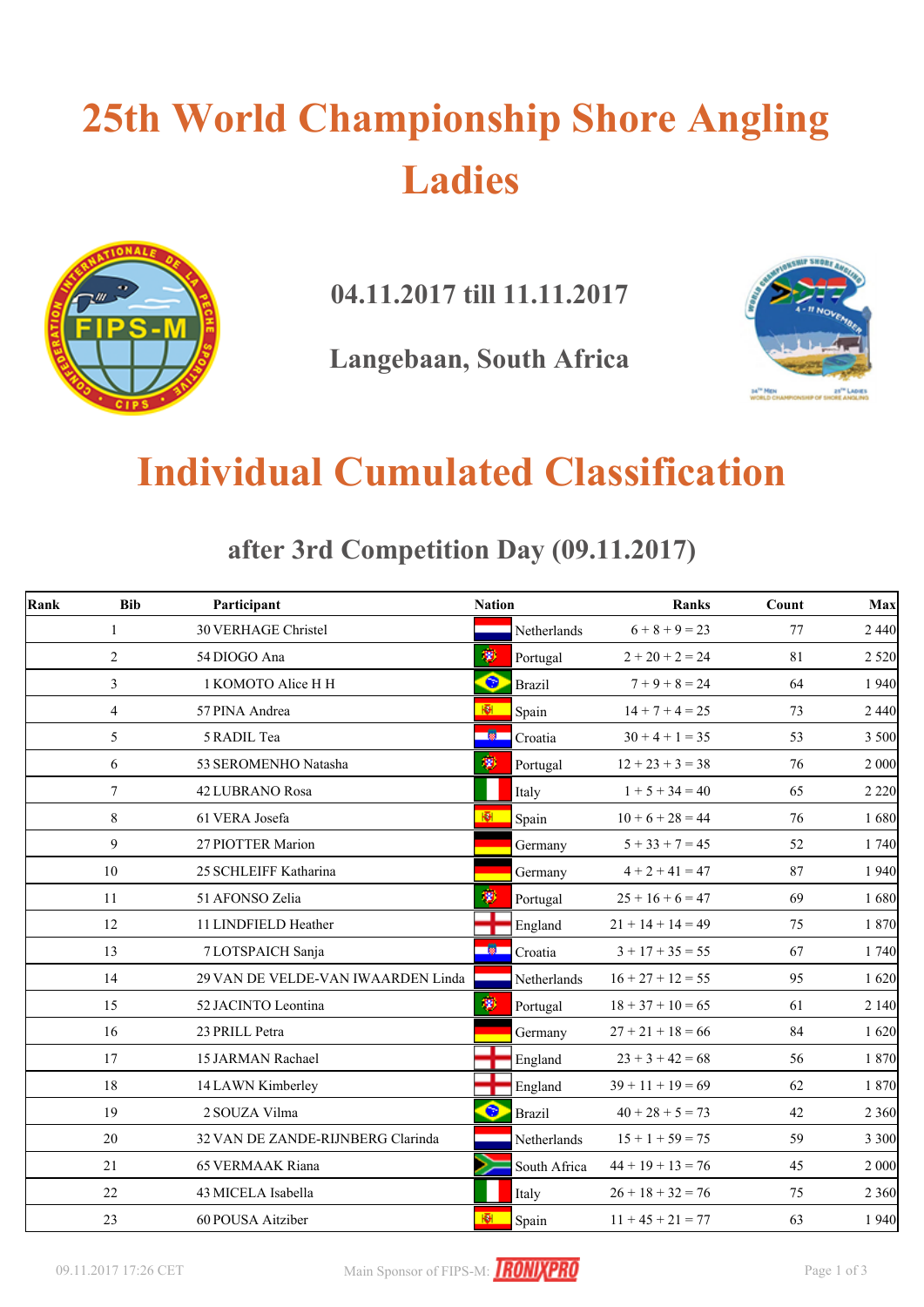# **25th World Championship Shore Angling Ladies**



### **04.11.2017 till 11.11.2017**

#### **Langebaan, South Africa**



| 24 | 18 MAINVIS Manon           |            | France        | $24 + 12 + 43 = 79$  | 53 | 1510    |
|----|----------------------------|------------|---------------|----------------------|----|---------|
| 25 | 20 NUTTENS Audrey          |            | France        | $20 + 13 + 46 = 79$  | 47 | 1 6 2 0 |
| 26 | 41 FALCHI Chiara           |            | Italy         | $19 + 32 + 31 = 82$  | 71 | 2 1 4 0 |
| 27 | 39 DI CESARE Monica        |            | Italy         | $28 + 31 + 27 = 86$  | 68 | 1680    |
| 28 | 12 ADAMS Rebecca           |            | England       | $50 + 22 + 16 = 88$  | 60 | 2 2 2 0 |
| 29 | 8 MATULJA Marina           | <b>R</b>   | Croatia       | $17 + 48 + 25 = 90$  | 52 | 2 000   |
| 30 | 6 BAJLO Ardena             | <b>A</b> 1 | Croatia       | $49 + 26 + 17 = 92$  | 65 | 1800    |
| 31 | 9 KOTLAR Nikolina          | <b>R</b>   | Croatia       | $46 + 10 + 38 = 94$  | 39 | 1870    |
| 32 | 31 MOL - DE WINTER Sharona |            | Netherlands   | $33 + 50 + 11 = 94$  | 45 | 1 5 6 0 |
| 33 | 35 GORMLEY Lisa            |            | Ireland       | $29 + 30 + 36 = 95$  | 43 | 1 800   |
| 34 | 28 STUIJTS Susan           |            | Netherlands   | $9 + 57 + 39 = 105$  | 34 | 1 3 9 0 |
| 35 | 21 DUDIT Laureen           |            | France        | $32 + 36 + 37 = 105$ | 73 | 2 0 7 0 |
| 36 | 66 COWAN Cara              |            | South Africa  | $35 + 51 + 23 = 109$ | 58 | 1680    |
| 37 | 4 GONCALVES Marli R S      | $\bullet$  | <b>Brazil</b> | $13 + 42 + 55 = 110$ | 54 | 1 5 6 0 |
| 38 | 3 ROSA DE JESUS Elida      | $\bullet$  | <b>Brazil</b> | $22 + 39 + 52 = 113$ | 45 | 1680    |
| 39 | 26 HARMS Tatjana           |            | Germany       | $42 + 15 + 58 = 115$ | 36 | 1 500   |
| 40 | 64 CAMPBELL Elsabe         |            | South Africa  | $43 + 54 + 20 = 117$ | 38 | 1 500   |
| 41 | 63 LOUW Kabous             |            | South Africa  | $47 + 25 + 48 = 120$ | 34 | 2 2 2 0 |
| 42 | 13 FREWIN Nicki            |            | England       | $36 + 56 + 29 = 121$ | 40 | 1 9 4 0 |
| 43 | 58 COY Mari                | ю          | Spain         | $38 + 40 + 45 = 123$ | 31 | 1 5 6 0 |
| 44 | 24 CASTENS Brigitte        |            | Germany       | $48 + 29 + 49 = 126$ | 32 | 1 3 9 0 |
| 45 | 48 HONIBALL Melanie        |            | Namibia       | $45 + 58 + 26 = 129$ | 28 | 1 6 2 0 |
| 46 | 49 HART Julia              |            | Namibia       | $53 + 24 + 53 = 130$ | 32 | 1680    |
| 47 | 34 MANTON Linda            |            | Ireland       | $41 + 49 + 44 = 134$ | 34 | 1680    |
| 48 | 62 CRONJE Elzanne          |            | South Africa  | $31 + 53 + 51 = 135$ | 71 | 2 2 9 0 |
| 49 | 37 WHELAN Tracey           |            | Ireland       | $51 + 52 + 33 = 136$ | 56 | 1450    |
| 50 | 17 EVERARD Carole          |            | France        | $37 + 44 + 56 = 137$ | 43 | 1 3 9 0 |
| 51 | 46 KOHLER Nedjilka         |            | Namibia       | $56 + 38 + 50 = 144$ | 23 | 1 0 9 0 |
| 52 | 45 COETZEE Sarah           |            | Namibia       | $52 + 47 + 54 = 153$ | 44 | 1 3 9 0 |
| 53 | 47 LANGENHOVEN Judy        |            | Namibia       | $54 + 46 + 57 = 157$ | 37 | 1 2 4 0 |
|    | 19 BECOT Suzanne           |            | France        | $55 + 34 + 0$        | 13 | 1 1 9 0 |